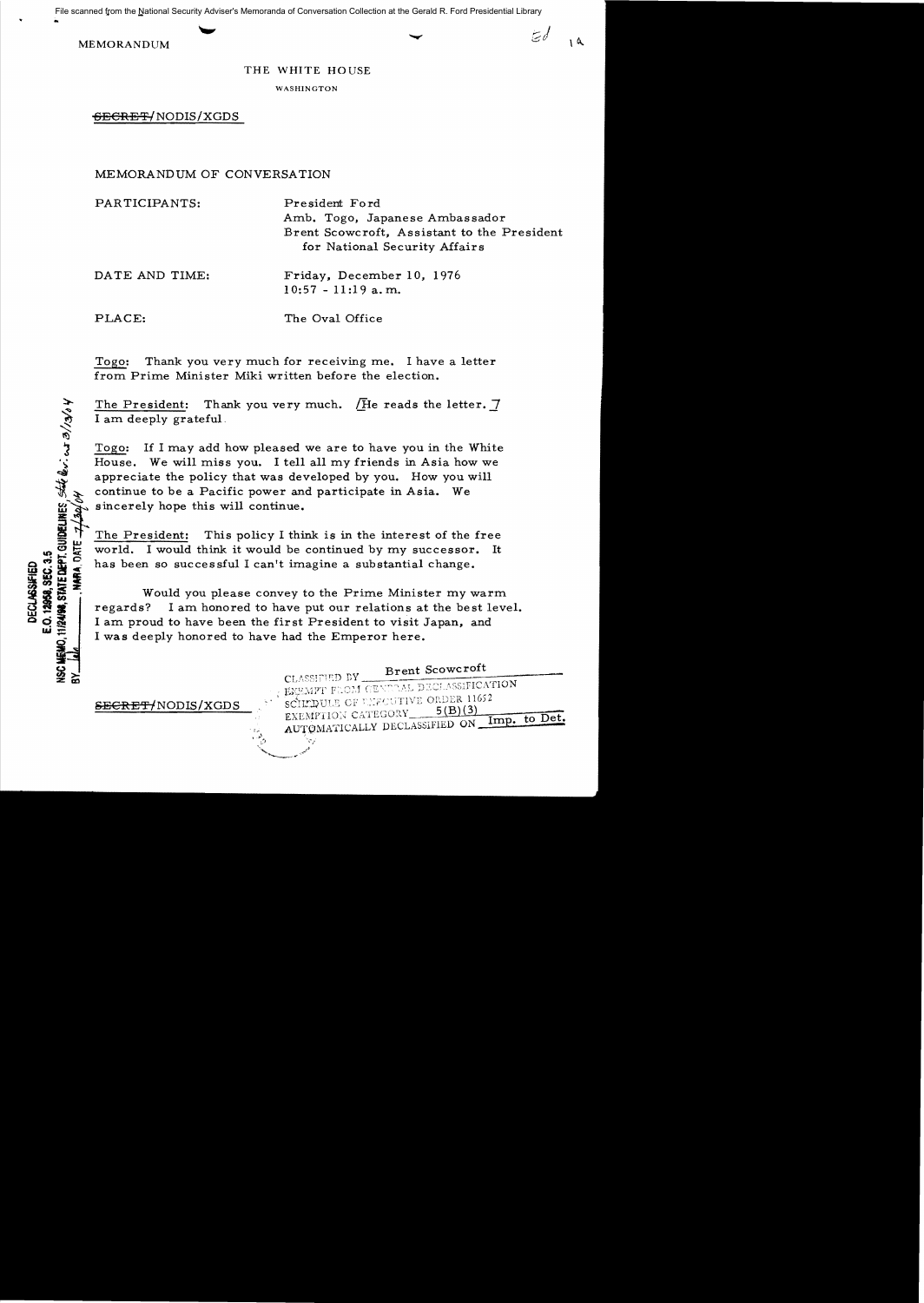## $-$  SECRET/NODIS/XGDS  $-$  2 -

I am pleased to have had you here. You have been a fine representative of your government and I have enjoyed our relationship. I have appreciated my association with Prime Minister Miki at Rambouillet, at Puerto Rico and here.

What is your interpretation of the election?

Togo: The political excitement of the election is dying down. I think it shows a certain preference for the middle of the road. The LDP lost 16-20 seats, but there are some independents who came in and will support the LDP, so as it stands now they have lost five or six. But since the LDP lost the majority, it is probable that Mr. Miki will step down.

The President: When would that be?

Togo: Around the 20th there will be a party meeting and then a special parliamentary se ssion after Christmas.

The President: Who is the likely successor?

Togo: I am just guessing but I would say Fukuda. There is also the Democratic Socialist party, which went from 5 to 17. They are not too different. Also the clean Government party is basically non-Communist. And the Communists went down from 38 to 17. So on the whole the voters showed a preference for moderation.

The President: Were any of the prominent people I know defeated?

Togo: Mr. Tanaka came out right on top. Of the five most prominent people, four were reelected. Most of the old faces are still there. So by the end of the year we should have a new government.

The President: It is so important for strength and stability in the Pacific that a moderate government be in power. It would be tragic if there were a sharp swing.

Togo: The non-communist parties seem to me to be moderating their policies some. Even the Socialists, maybe as they come closer to power, become more responsible. They changed their policy during the campaign on the U. S. security treaty. Even the

-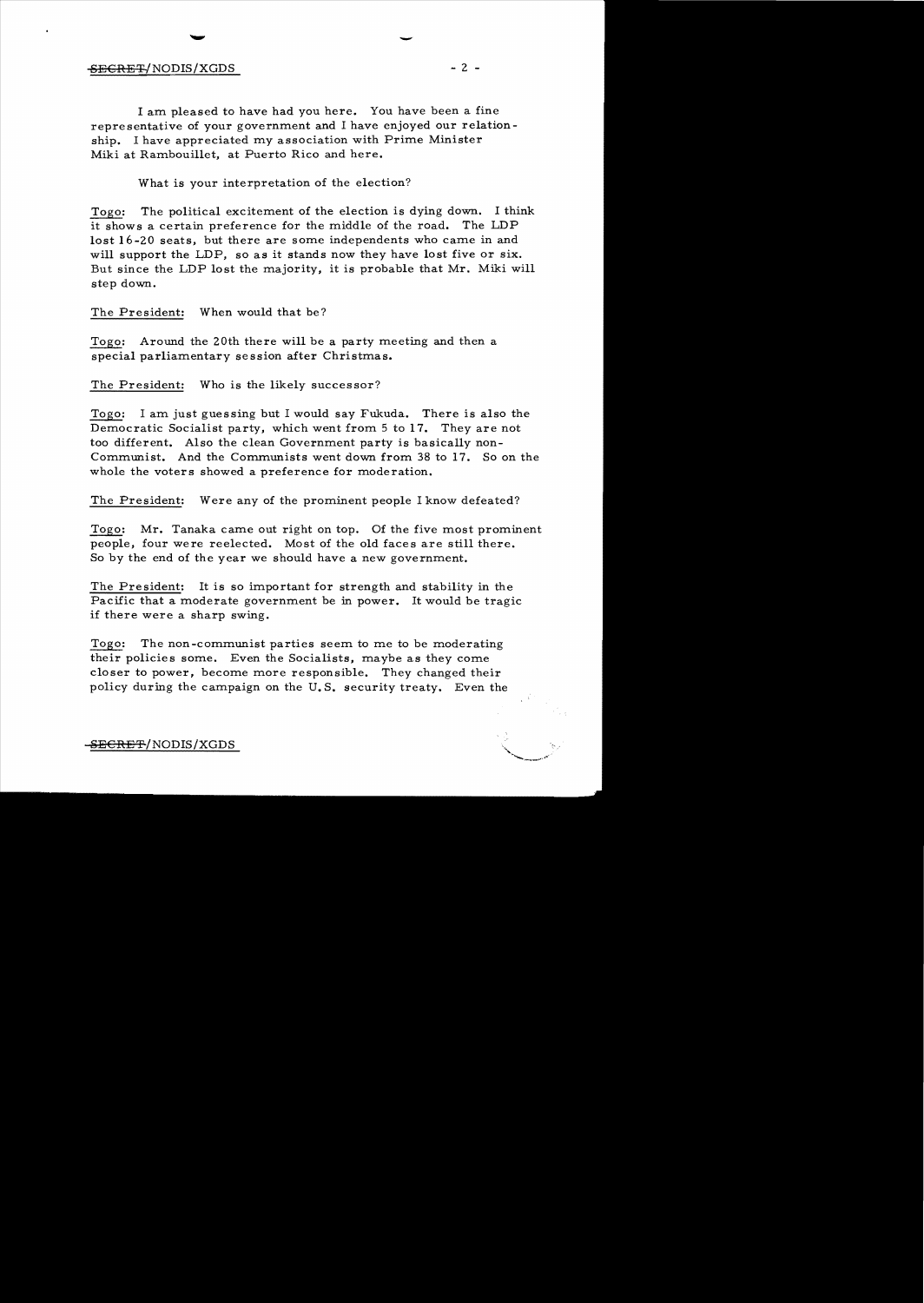# -8ECRET/NODIS/XGDS - 3 -

-

Communists changed some. I hope you continue to be active and exercise your views.

The President: I can assure you I will. I don't plan to be in Washington, but I will express my views on foreign and domestic policy. My views on the Pacific and our Pacific and Atlantic alliances will not change and I will continue to stress that. You can rest assured, to the extent I can affect it, that there will be no change.

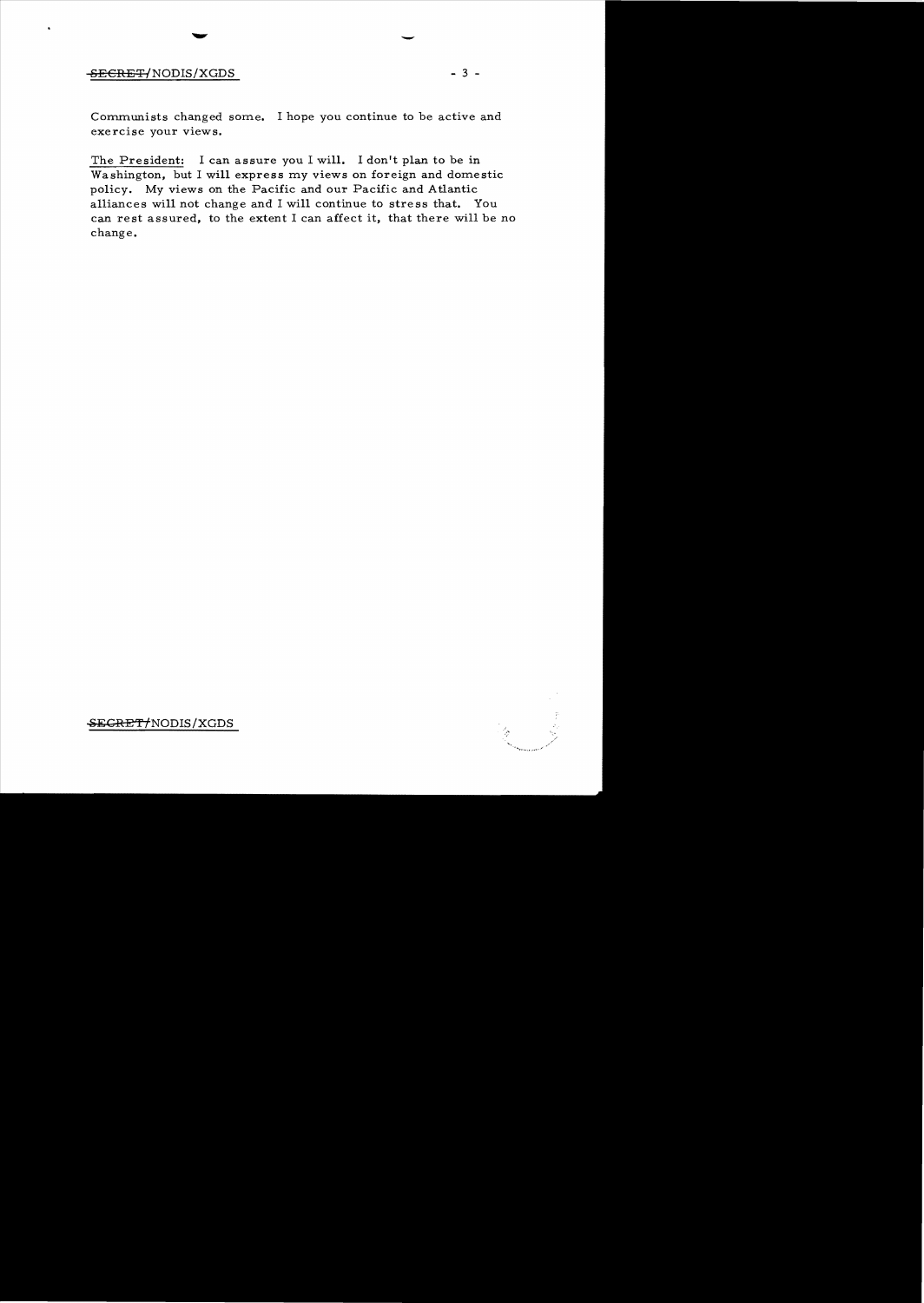**MEMORANDUM** 

### THE WHITE HOUSE

**WASHINGTON** 

LIMITED OFFICIAL USE

MEETING WITH AMBASSADOR TOGO Tuesday, December 7, 1976 12:00 'Noon mini The From: Brent Scowcroft

#### I. PURPOSE

To receive a letter from Prime Minister Miki.

#### BACKGROUND, PARTICIPANTS & PRESS ARRANGEMENTS п.

A. Background: Ambassador Togo has asked to deliver personally a letter from Prime Minister Miki to you. We understand the letter raises no substantive issues but expresses the Prime Minister's appreciation for your efforts in expanding U.S. -Japanese relations. The Ambassador would like to associate himself with these sentiments and also take the occasion to say farewell. He may wish also to describe briefly the results of the December 5 Lower House election in Japan and offer his interpretation of its significance.

### The Japanese Elections

The ruling Liberal Democratic Party (LDP) suffered substantial losses in the election (winning 249 of 511 seats, down from 271 in 1972), failing for the first time in more than 20 years to win a majority. However, the post-election affiliation of conservative independents and perhaps of the New Liberal Club (a group of LDP Diet members who bolted the party during the Lockheed scandal) will enable the LDP to continue to govern.

As a result of LDP losses, Prime Minister Miki will very likely have to step down as party leader and premier.

LIMITED OFFICIAL USE

**DECLASSIFIED**  $E.0.12956, SEC.3.5$ NSC MENO, 11124198, STATE DEPT. GUIDELINES State Dr. i. en 3/13/04 NARA DATE 1130/04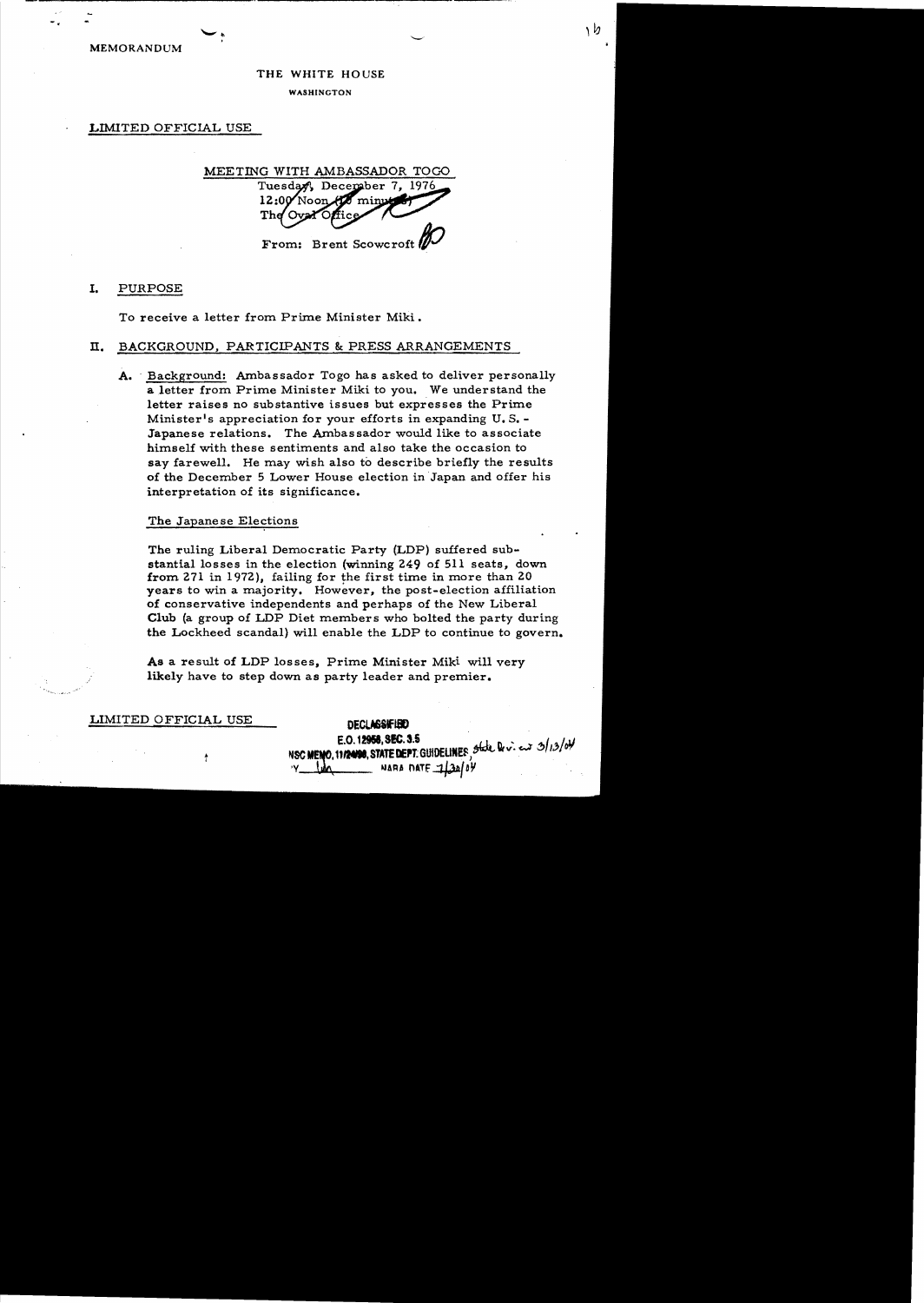### LIMITED OFFICIAL USE - 2 -

While Takeo Fukuda, former Finance Minister, remains the likely candidate to replace him, Fukuda too may have to assume some of the responsibility for the party's electoral misfortunes, and it is possible that a third candidate may be selected. However, any replacement is likely to come from among a circle of party leaders well known here and well disposed toward the United States. Japanese foreign policy, and specifically Japanese policy toward the United States, should not be affected by the change.

- B. Participants: Ambassador Togo, Brent Scowcroft.
- C. Press Arrangements: Press photo session; meeting to be announced.

## III. TALKING POINTS

- 1. Please give my regards to Prime Minister Miki. I recall our meetings in Washington, Rambouillet and Puerto Rico with great warmth and admiration.
- 2. I take great satisfaction in the excellent state of our relations with Japan. After a long period of growth, our relationship has evolved into a genuine partnership.
- 3. How do you assess the outcome of the recent elections in Japan? What long-term political significance do you see in the outcome?
- 4. I am confident that U.S.-Japan relations will not be affected. Our ties reflect common interests and shared values. The overwhelming majority of Japanese and Americans understand and fully support the mutual bonds between our two countries.

## LIMITED OFFICIAL USE

.. ;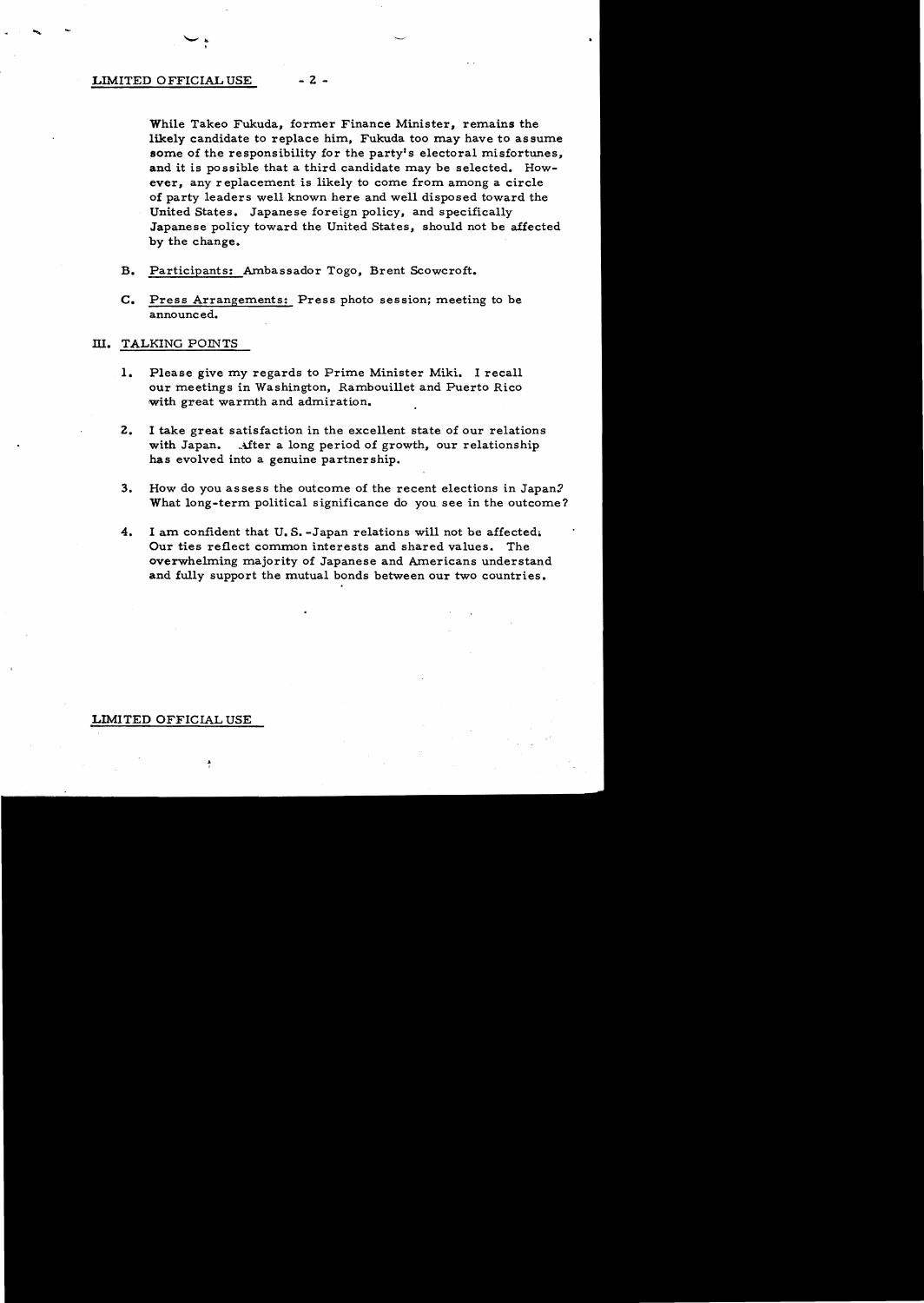Part Toyo T True qui res mod for moins loyer celeting<br>P (Thankey signed (flat)  $\mathbb{R}$  . The set of  $\mathbb{R}$ 1 % I may ald have phosed we are to back me in un ble m'e will was you I till all my punite in Chica hui un oppure. c poling alloyed be you that you vill vaitire & lie of parfie pour a partisyon un Aire les se inclu byce this will explored This policy String is in rate of 2 présented. I condettint it couple la contrio dy my quicesser. St has like to sercissful facent maginal a sub-change. Writely phaseour To PM try comme regarde donne humedt have put men Motions etc tot brill each of from to hun tone cet p to inside Jaguar + mas closely howevel to true find a to apport hori I phased to have had you have. Je bien tous ce fins up. J jou jant Ibrare opper My op en Micha

**DECLASI** E.O. 12958, SEC. 3.5 NSC MEMO, 11/24/98, STATE DEPT. GUIDELINES, State Devies 3/13/04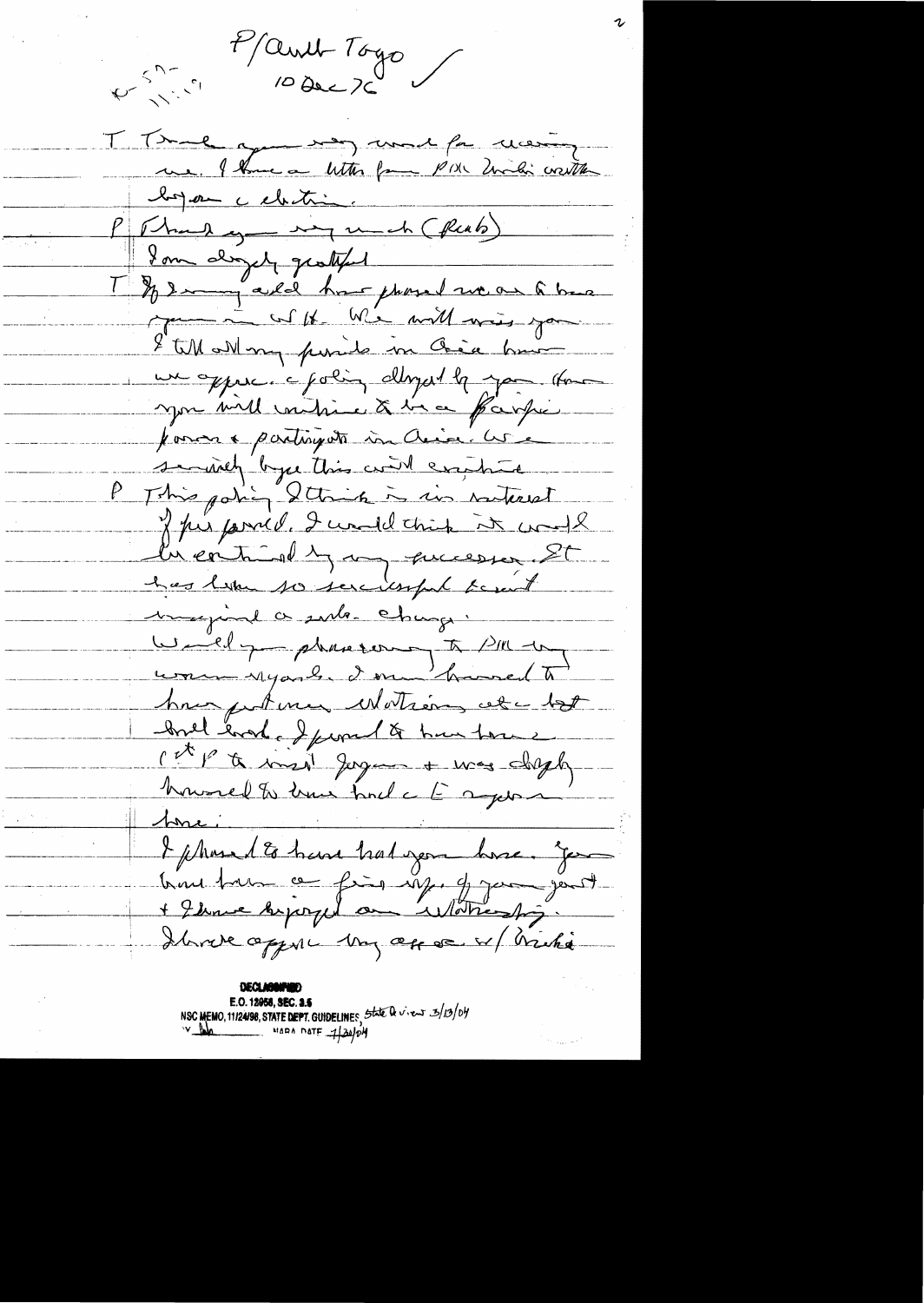at Run, PR + Luc. What is your intergratulin for chitri T The pol. epistement facture is dying down, I think it shows with kuf for wouldle of c wad. They lost 16-15 sents but there forms lights can use, to as It stouds ment they know let 5-6. But sincehop bot myartly, it pour Traction with step down. Around c 20th than work have justy with a spec parlamenty server after X max. V Orha is Whity Funciesas? I I just quising but herand soy Frepents There also c - purty, which went from 5617. They writted dy. algo-chan gost prob is boscially was court and " Onde mont donne pour 58 (?) L17 Soon - behalf a votres characted put. for moderation P cleare on of a permis people les Know dyintil? T Un. Tombre come out 10 glut on ty. Q 65 vroit premiert, 4 une reclated. hust y-old faces still there. or un gost.